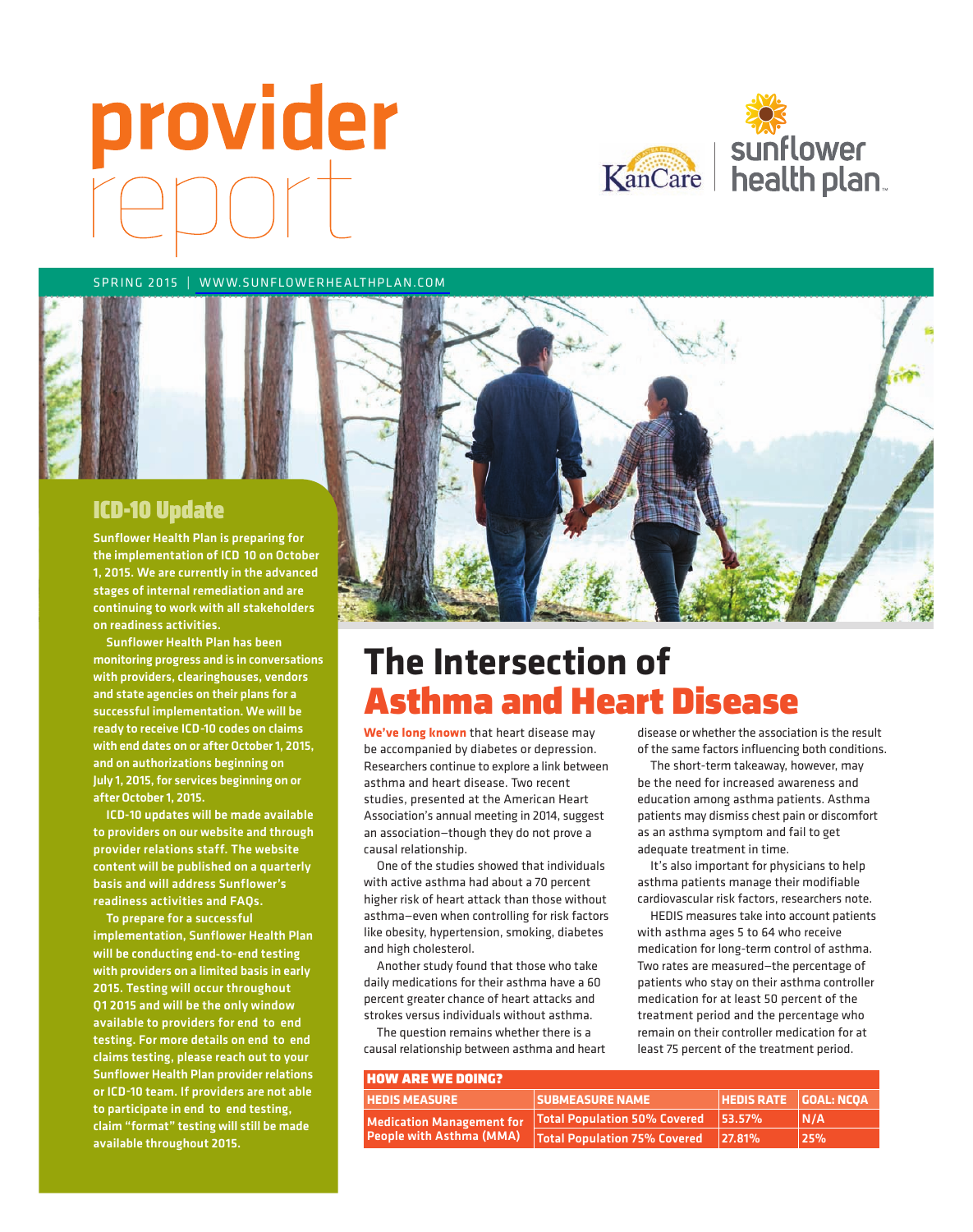#### Disease Management Can Help Your Patients

As part of our medical management and quality improvement efforts, we offer members disease management programs. Disease management programs aim to:

- ▶ Promote coordination among the medical, social and educational communities
- $\blacktriangleright$  Ensure that referrals are made to the proper providers
- **Encourage family participation**
- @ Provide education regarding a member's condition to encourage adherence and understanding
- ability to self-manage chronic conditions @ Support the member's and caregiver's
- @ Identify modes of delivering coordinated care services, including home visits

- and high -risk pregnancies. Learn more by calling 1-877-644-4623. These programs are intended for patients with conditions such as asthma, diabetes about our disease management services by visiting www.SunflowerHealthPlan.com or

#### Measuring Performance

The Healthcare Effectiveness Data and Information Set (HEDIS) is a set of performance measures updated annually by the National committee for Quality Assurance (ncQA).

HEDIS is used by most health plans to measure performance on important aspects of care and service. HEDIS is designed to provide purchasers and consumers with information to compare plans. final HEDIS rates are typically reported to NCQA and state agencies once a year.

Through HEDIS, ncQA holds Sunflower Health plan accountable for the timeliness and quality of healthcare services (including acute, preventive, mental health and

#### Member Rights and Responsibilities

Sunflower Health plan's member rights and responsibilities policy addresses its members' treatment, privacy and access to information. we have highlighted a few below. There are many more and we encourage you to consult your provider manual to review them.

find the complete provider manual online at **www.SunflowerHealthPlan.com** or get a printed copy by calling **1-877-644-4623**.

Member rights include:

- $\blacktriangleright$  To be treated with respect and with due consideration for his/her dignity and privacy
- @To participate in decisions regarding his/her healthcare, including the right to refuse treatment
- $\blacktriangleright$  To receive complete information about his/her specific condition and treatment options, regardless of cost or benefit coverage

member responsibilities include:

- $\blacktriangleright$  To provide, to the extent possible, information needed by providers for care
- ▶ To make his/her primary care provider the first point of contact when needing medical care
- ▶ To follow appointment scheduling processes
- $\blacktriangleright$  To follow instructions and guidelines given by providers

#### **2015 PROVIDER MANUAL AVAILABLE!**

Sunflower Health plan has published its 2015 provider manual. The new provider manual is designed to be more user friendly, and Sunflower will keep an updated version on its website throughout the year. The manual is available online at **www.SunflowerHealthPlan.com**. If your provider office would like to receive a free, printed copy of Sunflower's 2015 provider manual, please contact your designated provider Relations Representative.

others) delivered to its diverse membership. Sunflower also reviews HEDIS data for ways to improve rates. It's an important part of our commitment to providing access to high quality and appropriate care to our members.

You can help us improve our quality ratings. familiarize yourself with the HEDIS topics covered in this issue of the provider newsletter. Also, review our clinical practice guidelines at **www.SunflowerHealthPlan.com.** 

#### **MATERIALS AvAILABLE**

HEDIS Quick Reference Guides are now available. provider network representatives will be delivering poster-sized copies to provider

offices throughout 2015, but if you would like to see the electronic version now, visit the **Manual & Guides** section of the Sunflower website.

Additionally, Sunflower is producing pocket flip charts for HEDIS measures for adults, women and adolescents. To order free, hard copies of the Reference Guides or Pocket Flip charts, contact your designated provider Relations Representative.

we want to work with you. If you have any questions about coverage, claims, credentialing or contracting, call us at **1-877-644-4623** or visit **www.SunflowerHealthPlan.com**. If a member would like a paper copy of anything found on our site, please call **1-877-644-4623.** 

#### How to Refer to Case Management

medical case management is a collaborative process that coordinates and evaluates options and services to meet an individual's health needs. It relies on communication and resources to promote quality and cost-effective outcomes.

Sunflower Health plan case management is intended for high-risk, complex or catastrophic conditions including transplant candidates and

members with special healthcare needs and chronic conditions such as asthma, diabetes, sickle cell disease, HIV/AIDS and congestive heart failure.

case managers can help patients understand why it's important to follow the treatment plan outlined by their physician. They are a resource for the healthcare team, the member and the member's family.

Our case management team is here to support your team with non-adherence, new diagnosis and complex multiple comorbidities. Providers can directly refer members to our case management program at any time. Call 1-877-644-4623 to get information about the case management services offered or to initiate a referral. Learn more about our case management services at [www.SunflowerHealthPlan.com](http://www.SunflowerHealthPlan.com).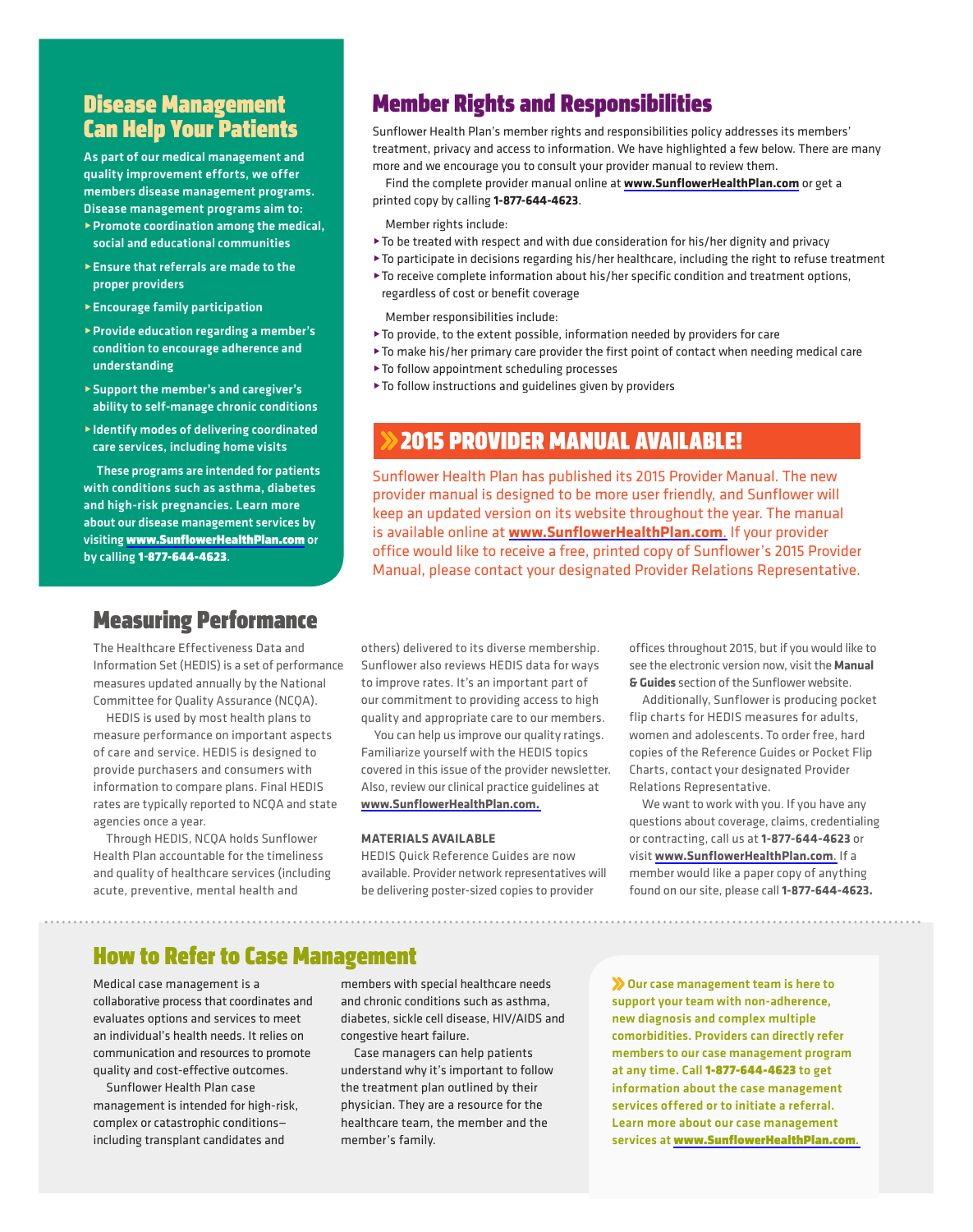#### The Unexpected Reach of Depression

Depression is a serious medical condition—one that can accompany other chronic diseases or present independently.

many people with depression do not get the care they need. In fact, it's estimated that only about two-thirds of those with depression seek treatment. Additionally, it can take years to get a diagnosis and begin treatment after the onset of depression. That's why it's important for primary care physicians to be on the lookout for signs and symptoms of depression and to educate patients when possible.

Some research indicates that nearly 10 percent of primary care patients have a major depressive disorder. However, patients may be reluctant to use the word "depressed" and may deny having depression when asked.

plus, symptoms of an illness being treated may overlap with the symptoms of depression, making it harder to identify mental illness. Look out for the following signs of depression:

- $\blacktriangleright$  Unexplained weight loss and fatigue
- $\blacktriangleright$  Anxiety
- $\blacktriangleright$  Reduced concentration
- $\blacktriangleright$  Lack of interest in activities
- @Headaches
- $\blacktriangleright$  Gastrointestinal problems
- $\blacktriangleright$  Heart palpitations

practitioners may also notice subtle signs of changing mental health—for instance, a patient who stops caring for his physical appearance or a patient who complains of sleep troubles. If you do identify depression in a patient, let them know that help is available. Therapy can be helpful for some people, while others find relief with medications or other treatments.

whether you treat depression in your office or choose to refer patients, set patients up for success with realistic expectations: let them know that relief is likely, but that it won't be instant, and be sure to prepare them for the potential side effects of treatment.

 **FOLLOW-UP IS KEY:** Sunflower Health plan can help your patients schedule appropriate after-care to improve the follow-up rates for members who have been hospitalized for a behavioral health condition.

A patient who has been hospitalized for a mental illness should be seen within 7 and 30 days of discharge.

please contact Sunflower if you have a patient who has been recently hospitalized for a behavioral health condition and who is having difficulty arranging a post-discharge appointment. we will work with your staff to make these arrangements.

# **Encouraging Regular Prenatal Care**



**You know the statistics:** women who do not receive prenatal care are three times more likely to have low birth-weight babies and five times more likely to lose the baby. Still, in a recent study, about 20 percent of women who gave birth didn't receive care until the second trimester, and 6 percent didn't receive prenatal care until the third trimester or at all.

Here are a few ways you can help make a difference for your patients.

- @ **Talk to women before they become pregnant.** for some women, there is a health literacy gap. And if she's only seeing you once a year, you can miss an opportunity to provide education about prenatal care if you wait until she becomes pregnant. let women know that after a positive home pregnancy test, they should schedule a prenatal exam with an ob/gyn to confirm the pregnancy and begin prenatal care. This is also a good time to talk about prenatal vitamins and folic acid with women who hope to conceive.
- **Make it easy.** Make scheduling prenatal visits simple for pregnant patients. for example, encourage them to make their next appointment before they leave your office. provide them with information at each visit, so they know what to expect.

for example, give women easy-tounderstand instructions for blood work or tests and for registering for parenting, prenatal and breast-feeding classes.

 @ **Hand out a prenatal care schedule.** Share a prenatal care schedule (see sample below) with newly pregnant women so they understand that prenatal care starts immediately and continues throughout their pregnancy.

when you confirm a member's pregnancy, it's important to submit the necessary **Notification of Pregnancy (NOP) form** to Sunflower Health plan. Doing so helps us best use our resources to help you and your patients achieve a healthy pregnancy. Visit **www.SunflowerHealthPlan.com** for the NOP form.

#### **SAMPLE PRENATAL SCHEDULE:\***

- ▶ Weeks 4 through 28 Once a month
- ▶ Weeks 28 through 36 Every two weeks
- $\blacktriangleright$  Week 36 through birth Once a week

*\*Note: Women who are older than 35 or have what is considered a high-risk pregnancy may need to see their doctor more often. This is a sample schedule and not a recommendation for care or proof of coverage.* 

#### Caring for adolescents

for parents, watching their children grow can cause mixed emotions. growing into adulthood is a time of great transition—including changes in healthcare needs. Sunflower Health plan supports members of all ages getting the care they need.

parents and providers should discuss whether growing children are seeing the right doctor. children who are seeing pediatricians may need to switch to an adult doctor. Talk with parents about this transition. You can help ensure that there are no breaks in a child's care.

Sunflower is required to provide information about how it can help members who are reaching adulthood choose an adult primary care practitioner.

It's important for children to see their doctor at least once a year. Members who need help finding the right doctor or making appointments can call our Customer Service staff at **1-877-644-4623**.